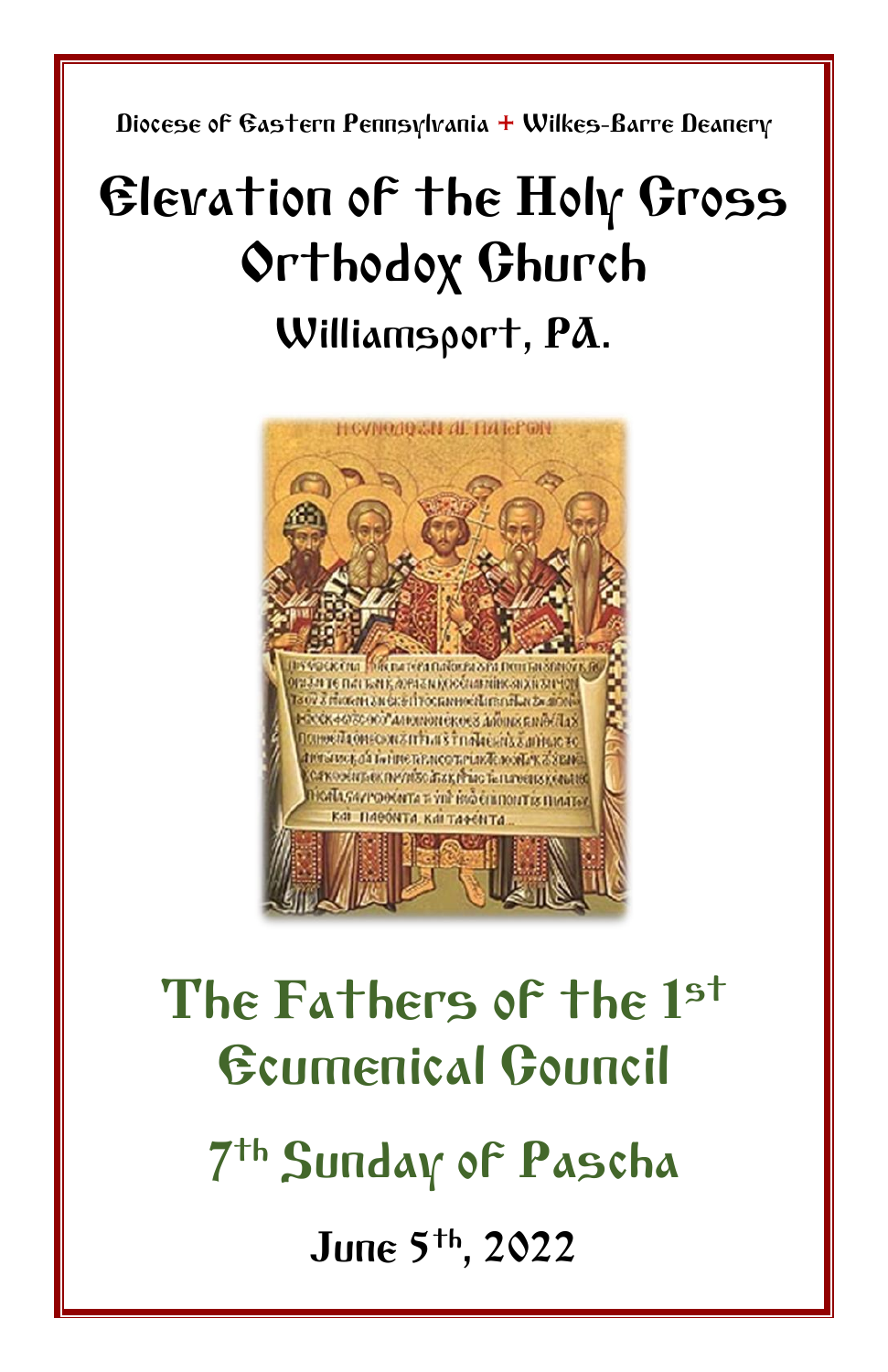# Elevation of the Holy Cross Orthodox Church

1725 Holy Cross Ln Williamsport, Pennsylvania 17701-2749 www.holycrosswilliamsport.org

Rev. Fr. Seraphim Reynolds, Pastor Office: 570.322.3020 (c) 717.576.3503 Email: priestseraphim@protonmail.com

*Today's Scripture Readings: Epistle: Acts 20:16-18, 28-36 Gospel: St. John 17:1-13*

# *Joyous Feast!!*

*A festive welcome to everyone, and especially to our guests this morning! Please join us for some fellowship after in the Parish Hall!*

#### **Services, Events & Announcements**

+ *Moleben/Bible Study – Wednesday June 8 th @ 5:30pm*

### **++ Holy Pentecost ++**

+ *Great Vespers – Saturday June 11 th @ 5pm*

+ *Divine Liturgy w/Kneeling Vespers - June 12th @ 10am (Hours @ 9:40) festive Fellowship following!*

+ The Evick family wants to thank everyone for all the love and gifts! We will surely miss them and may God Bless them with many more years!

### *Our Giving – May 29th , 2022*

Tithes/Offerings - \$427.00 / Online Giving - \$130.00 Candle Offerings – \$76.00 Love Offerings - \$150.00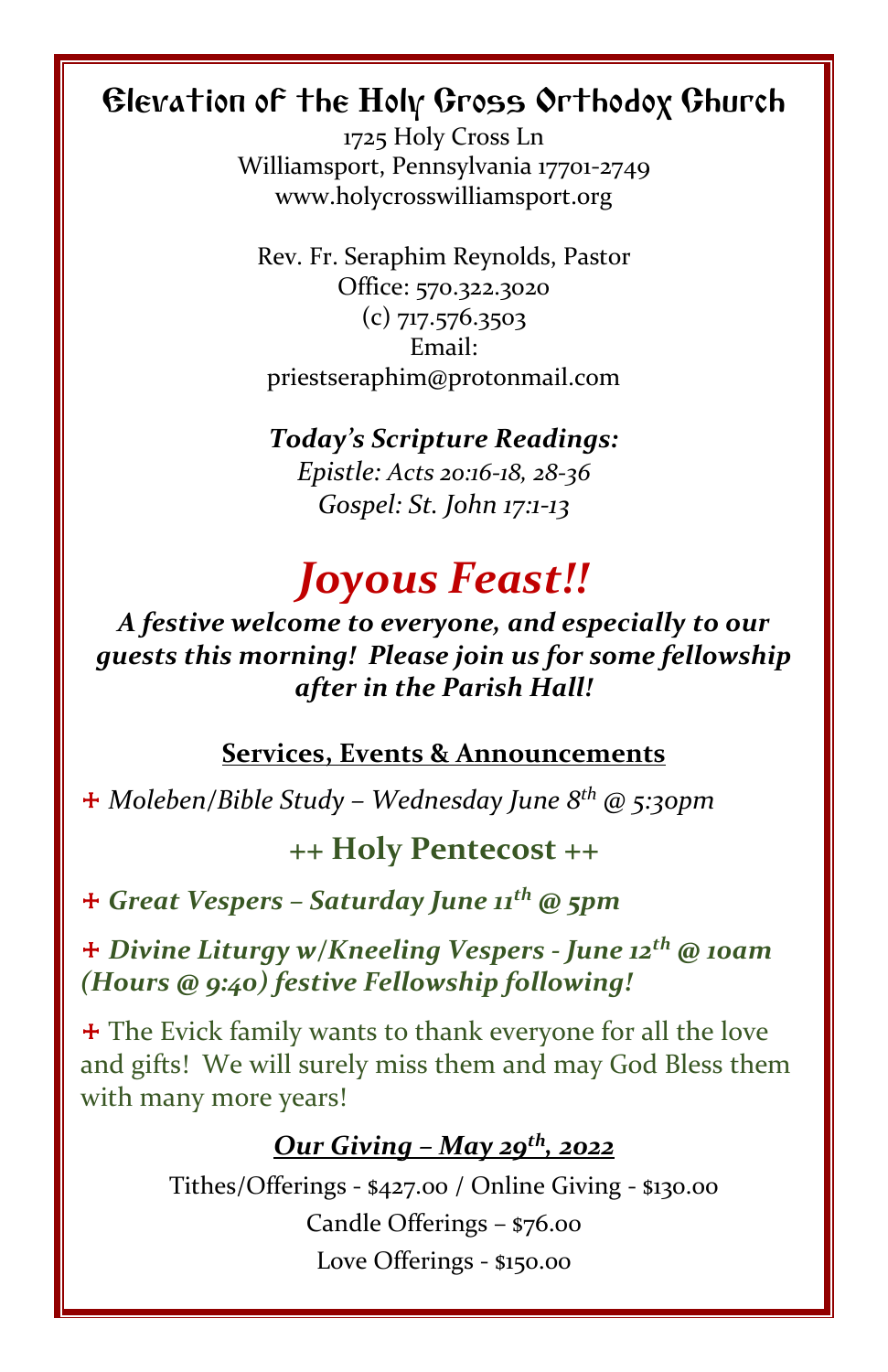*Regarding Holy Communion***:** Only those faithful who are Orthodox Christians and have **properly prepared themselves** by **fasting, prayer [i.e.,** *Prayers Before Communion***], recent confession**, and who were *at least present for the reading of the Epistle and Gospel* should approach to receive the Holy Eucharist. *We should all be at peace with each other too*. If you have any questions about Communion, please see Fr. Seraphim.

# *THE WILL OF GOD He Who Trusts the Will of God Has No Worries*

"With all the troubles that are now befalling our world, many people find themselves worrying about the future. The pandemic, as well as the political instability that has taken the West by storm, together with job stability, has given many people cause for concern. Yet for the Christian, we know that worrying will change nothing. For a Christian, our faith in Divine Providence leads us to know that the only thing I must be concerned about, is doing the will of God.

How do we know we're living according to the will of God? The Elder Thaddeus of Vitovnica tells us, "He who lives according to God's will has no worries. When he needs something, he simply prays for it. If he does not receive that which he asked for, he is joyful as though he had received it. A soul that has given itself over to God has no fear of anything, not even robbers, sickness, or death. Whatever happens, such a soul always cries, 'It was the will of God'."

*With love in Christ, Abbot Tryphon*